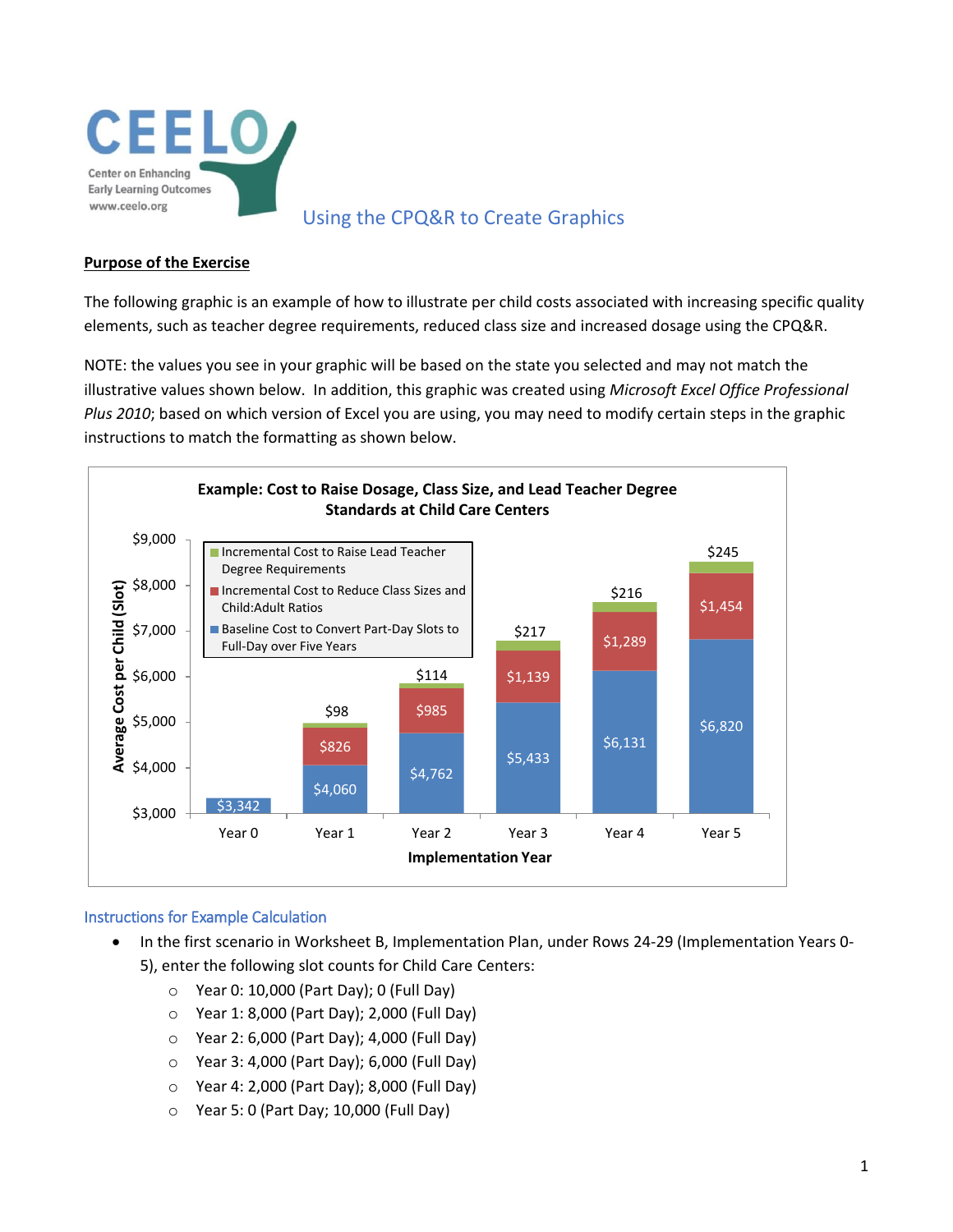- In cell E136, enter a maximum class size of 25.
- In cell, E152, enter a maximum number of children per classroom adult of 12.
- Enter the following for Child Care Centers:
	- $\circ$  In cell E183, "% of Lead Teachers in Year 0 with BA degree or higher"", enter 25%.
	- $\circ$  In cell E184, "% of Lead Teachers in Year 0 with an AA degree but not a BA", enter 75%.
	- $\circ$  In cell, E189, "% of Lead Teachers without a BA in Year 0 Enrolling in a BA Program in Years 1+", enter 0%.
	- $\circ$  In cell, E191, "% of Lead Teachers in Year 0 Enrolling in a BA program in Years 1+ with an AA degree", enter 100%.
	- o In cell E200, "% of New Lead Teachers hired in Years 1+ with BA or higher", enter 25%.
	- o In cell E201, "% of New Teachers hired in Years 1+ with an AA degree but not a BA", enter 75%.
	- $\circ$  In cell E203, "% of New Lead Teachers without a BA Enrolling in a BA Program in Years 1+", enter 0%.
	- $\circ$  In cell E204, "% of New Lead Teachers Enrolling in a BA Program in Years 1+, Hired with an AA degree", enter 100%.
- In cell E443, "Inflation Factor", enter 0%.
- Add a second and third scenario by pressing the "Add a Scenario" button twice (located on the HOME Page). If you have disabled Excel macros on the CPQ&R, then you will need to add these scenarios by manually copying and pasting the first scenario. For instructions on how to manually copy and paste a scenario, please refer to the User Guide.
- Return to Worksheet B, and in the second and third scenarios, change the following:
	- o In Cells R136 & AE136, enter a maximum class size of 20.
	- $\circ$  In Cells R152 & AE152, enter a maximum number of children per classroom adult of 10.
- In the third scenario, further change the following:
	- $\circ$  In Cell AE189, "% of Lead Teachers without a BA in Year 0 Enrolling in a BA Program in Years 1+", enter 100%.
	- $\circ$  In Cell AE203, "% of New Lead Teachers without a BA Enrolling in a BA Program in (Years 1+)", enter 100%.

The resulting three scenarios reflect three increasing levels of quality. The first scenario reflects the baseline cost to convert part-day slots to full-day over five years. The second includes the additional changes of reducing class sizes and child: adult ratios. The third includes those same changes, but also the requirement that 100% of teachers have or are working toward a BA degree.

The incremental cost for the second scenario, i.e., the cost over and above the first scenario, can be calculated by creating the following formulas in each of cells R18:W18:

- In Cell R18, enter \$0. Change the cell formatting to dollars without showing cents, if necessary.
- In Cell S18, enter the formula "=S17-F17".
- Copy the formula in Cell S18, and paste in cells T18:W18.

The incremental cost for the third scenario is calculated in a similar manner, as follows: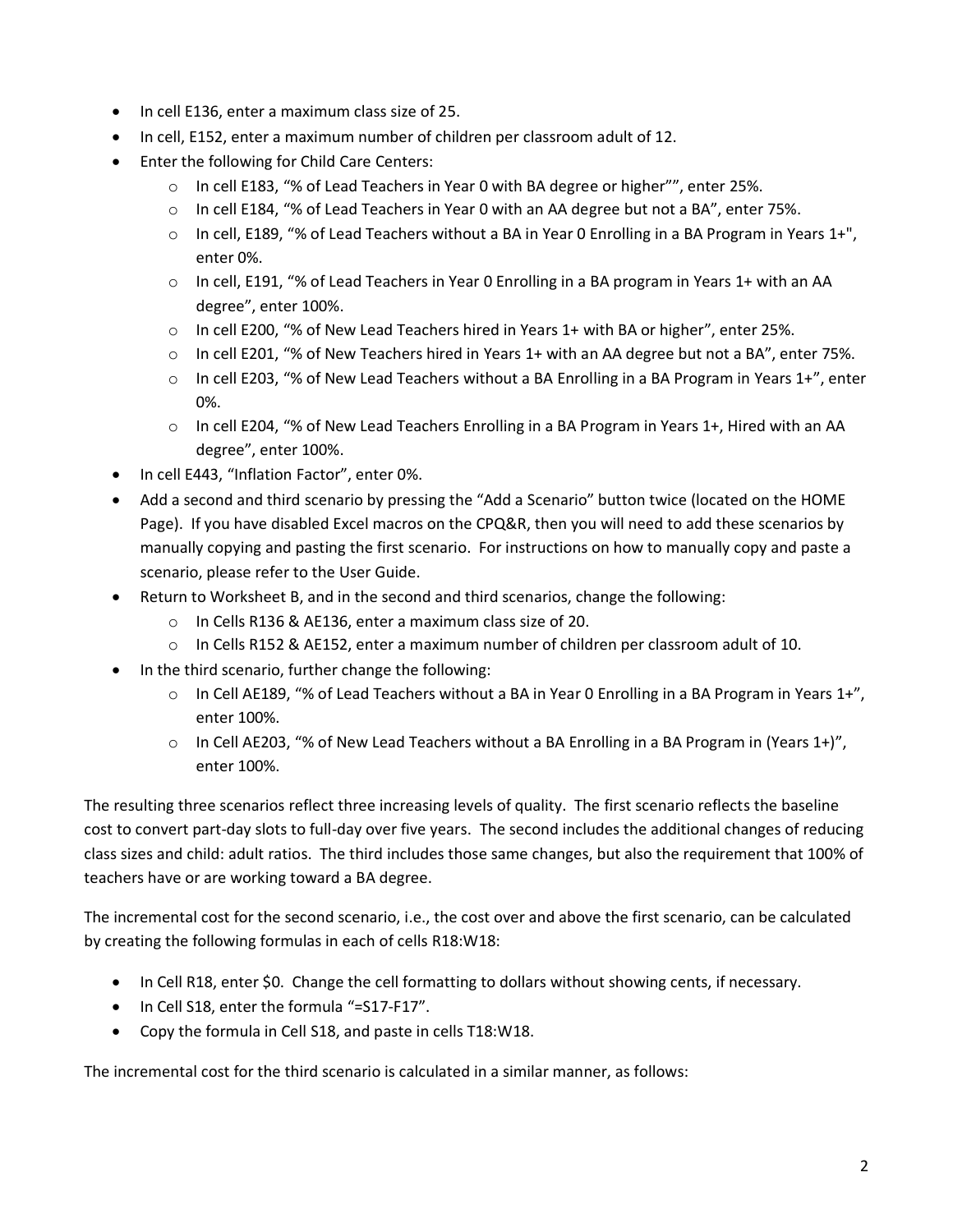- In Cell AE18, enter the formula "=AE17-R17". Change the cell formatting to dollars without showing cents, if necessary.
- Copy the formula in Cell AE18, and paste in cells AF18:AJ18.

## Instructions for Graphic

- Highlight Cells E17:J17.
- Insert a stacked column chart.
- Change the chart format size to 3.75" high by 6.23" wide.
- Highlight Cells R18:W18.
- Copy the cells and highlight the stacked column chart. Paste Special as a New Series.
- Highlight Cells AE18:AJ18.
- Copy the cells and highlight the stacked column chart. Paste Special as a New Series.
- In the chart, select Format Data Series and change the Gap Width to 50%.
- Select Format Axis for the vertical axis and under Axis Options, set a Minimum (Fixed) of 3,000.
- In Chart Tools Layout, Insert a Chart Title Above Chart, a Primary Horizontal Axis Title Below Axis, and a Primary Vertical Axis Title Rotated Title.
- Highlight the chart title and change the text to "Example: Cost to Raise Dosage, Class Size, and Lead Teacher Degree Standards at Child Care Centers".
- Highlight the horizontal axis title and change the text to "Implementation Year".
- Highlight the vertical axis title and change the text to "Average Cost per Child (Slot)".
- Change the font size of the Chart Title to 11 point, and the font size of the axis titles to 10.5 point.
- Highlight the legend and Format Legend; under Legend Options, uncheck the box to show the legend without overlapping the chart. Under Fill, choose Solid Fill and select the color "White, Background 1, Darker 5%". Under Border Color, choose Solid Line and select the color black.
- Click and drag the legend and move it the upper left-hand corner of the chart.
- Click on each of the series in the chart and select Add Data Label. Change the font color to white for Series 1 and Series 2. Leave the font color black for Series 3, but move each of the data labels above the series. Delete any "\$0" values that may appear in Implementation Year 0.
- Highlight the entire chart and select "Select Data…". Add the horizontal category axis labels and change the series names for Series 1, 2, and 3:
	- o Edit the Horizontal (Category) Axis Labels for Series 1 and select the Range E8:J8.
	- o Edit the Series Name for Series 1 to "Baseline Cost to Convert Part-Day Slots to Full-Day over Five Years".
	- o Edit Series 2 to "Incremental Cost to Reduce Class Sizes and Child:Adult Ratios".
	- o Edit Series 3 to "Incremental Cost to Raise Lead Teacher Degree Requirements".
- Reduce the font size of the legend to 9 point and resize as needed.
- Delete the horizontal gridlines.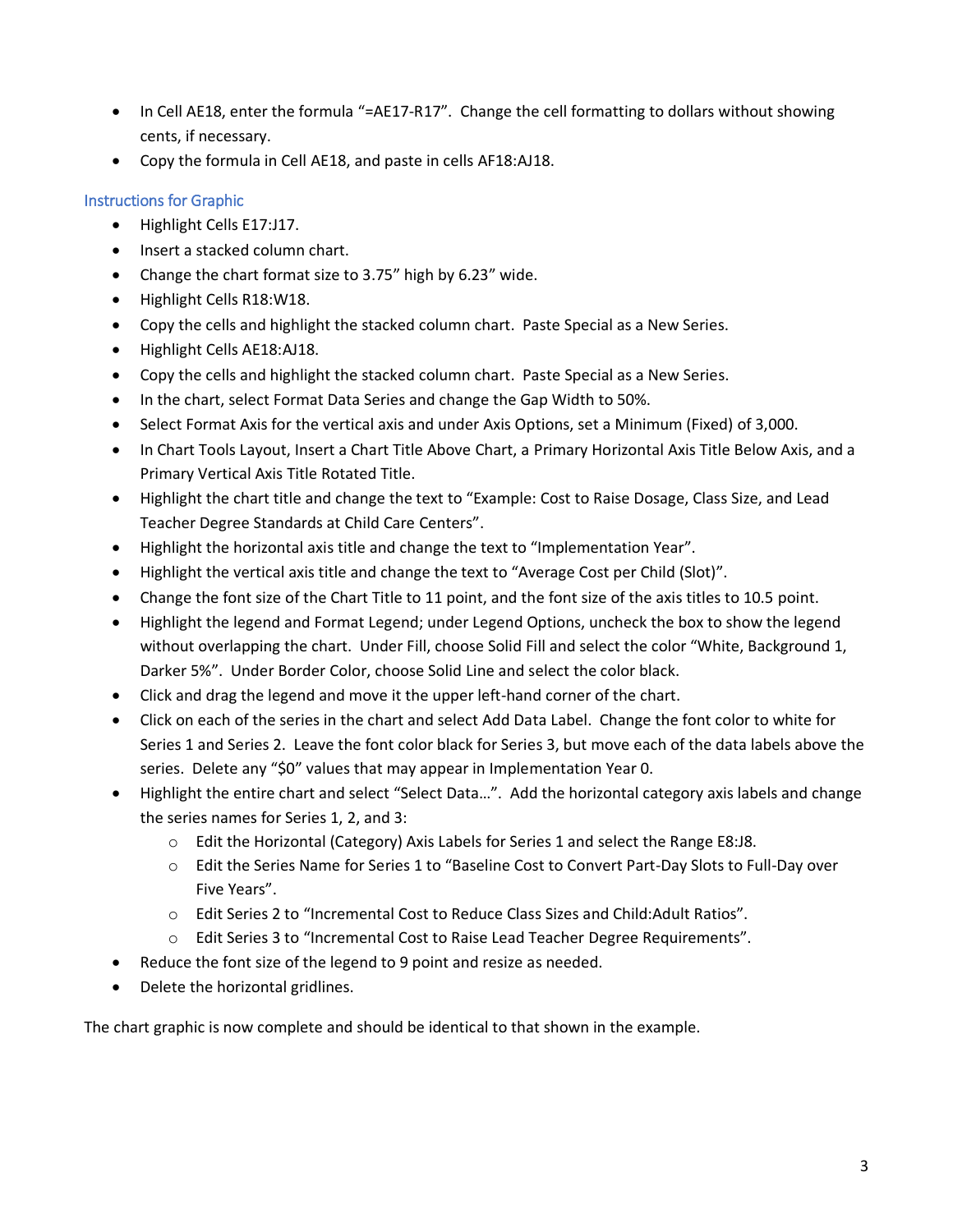

#### **Purpose of Exercise**

Teacher salaries and benefits are usually the greatest investment for any pre-K program. In this exercise, the following graphic will be created is an example of how to illustrate how these costs vary by program length of day using the CPQ.

NOTE: the values you see in your graphic will be based on the state you selected and will not match the illustrative values shown below. In addition, this graphic was created using *Microsoft Excel Office Professional Plus 2010*; based on which version of Excel you are using, you may need to modify certain steps in the graphic instructions to match the formatting as shown below.



#### Instructions for Example Calculation

- In the first scenario, under Rows 24-25 (Implementation Years 0 & 1), enter the following slot counts for Public Pre-K:
	- o Year 0: 10,000 (Part Day)
	- o Year 1: 10,000 (Part Day)
- Enter participation rates under professional learning and support:
	- o Enter 100% in Cells E312:F313
	- o Enter 100% in Cells E318:F319
	- o Enter 100% in Cells E324:F324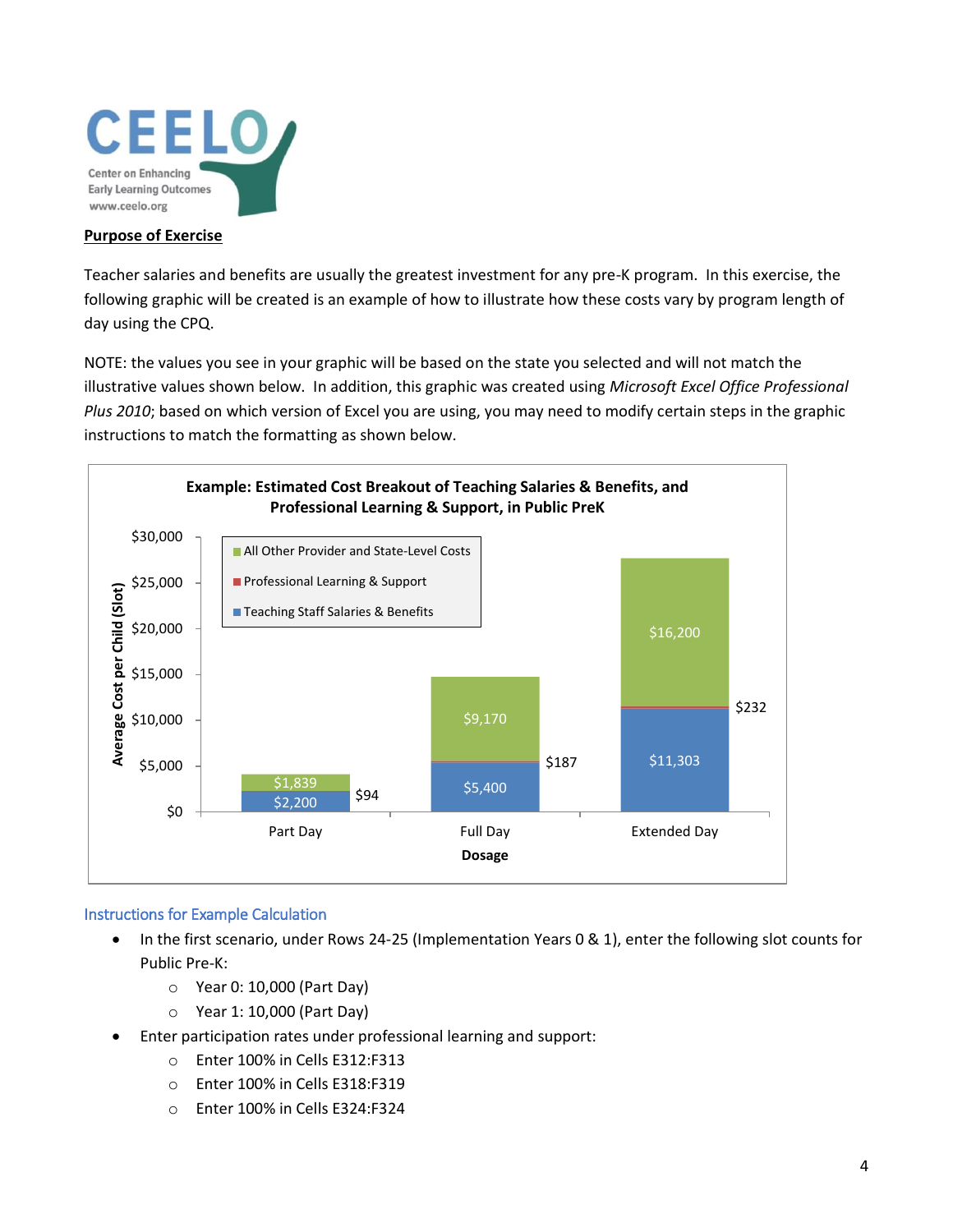- In Cell, E443, enter an inflation factor of 0%.
- Add a second and third scenario by either pressing the "Add a Scenario" button twice (located) on the HOME Page. If you have disabled Excel macros on the CPQ&R, then you will need to add these scenarios by manually copying and pasting the first scenario. For instructions on how to manually copy and paste a scenario, please refer to the User Guide.
- In the second scenario, you will move the 10,000 slots from Part Day to Full Day for Public PreK. To do so, enter 10,000 for Year 0 and Year 1 under Full Day, and delete the values under Park Day.
- In the third scenario, you will move the 10,000 slots from Part Day to Extended Day for Public PreK. To do so, enter 10,000 for Year 0 and Year 1 under Extended Day, and delete the values under Park Day.

The resulting three scenarios reflect three different dosage levels—Part Day, Full Day, and Extended Day—with no inflation. Year 1 costs are the subject of interest; you enter slot counts in Year 0 so that the CPQ will treat the 10,000 slots in Year 1 as existing slots, i.e., so that it does not interpret the slots as an expansion in the size of the program.

To create a summary breakdown of costs, you will create a new data table in the Blank Worksheet. The steps to creating the table are as follows:

- In Cell E9, enter "Teaching Staff Salaries & Benefits".
- In Cell E10, enter "Professional Learning & Support".
- In Cell E11, enter "All Other Provider and State-Level Costs".
- In Cell F8, enter "Part Day".
- In Cell G8, enter "Full Day".
- In Cell H8, enter "Extended Day".
- In Cell F9, enter the following formula:

*='A. Summary Outputs & Index'!F60*

• In Cell F10, enter the following formula:

*='A. Summary Outputs & Index'!F62+('E. State-Level Infrastr&Support'!F17+'E. State-Level Infrastr&Support'!F21+'E. State-Level Infrastr&Support'!F22+'E. State-Level Infrastr&Support'!F35+'E. State-Level Infrastr&Support'!F39+'E. State-Level Infrastr&Support'!F45)/'A. Summary Outputs & Index'!F17*

• In Cell F11, enter the following formula:

### *='A. Summary Outputs & Index'!F70-F9-F10*

These formulas are summing costs from Year 1 of the first scenario. To copy and paste these formulas for the second and third scenarios, perform the following:

- Highlight Cells F9:F11 in the new data table created in the Blank Worksheet.
- Copy and paste the cells into Cells S9:S11 (for the second scenario), and again into Cells AF9:AF11 (for the third scenario.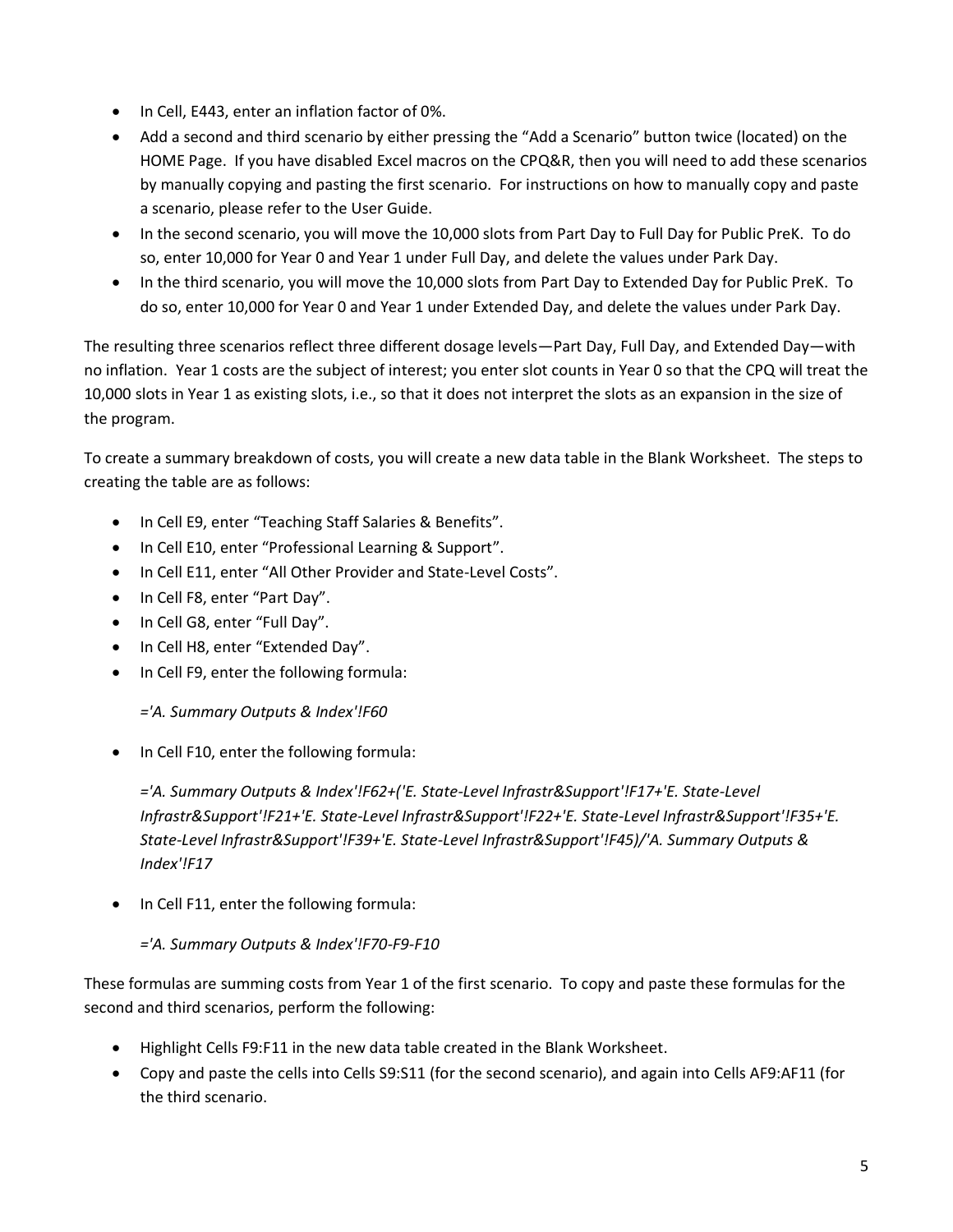- Move Cells S9:S11 to Cells G9:G11, under the heading created in Cell G8 for "Full Day".
- Move Cells AF9:AF11 to Cells H9:H11, under the heading created in Cell H8 for "Extended Day".

The data table is now complete and can be used for creating a chart graphic.

### Instructions for Graphic

- Using the table created in the preceding instructions in the Blank Worksheet, highlight Cells E8:H11.
- Insert a stacked column chart.
- Change the chart format size to 3.75" high by 6.25" wide.
- In the chart, select Format Data Series and change the Gap Width to 75%.
- In Chart Tools Layout, Insert a Chart Title Above Chart, a Primary Horizontal Axis Title Below Axis, and a Primary Vertical Axis Title Rotated Title.
- Highlight the chart title and change the text to "Example: Estimated Cost Breakout of Teaching Salaries & Benefits, and Professional Learning & Support, in Public PreK".
- Highlight the horizontal axis title and change the text to "Dosage".
- Highlight the vertical axis title and change the text to "Average Cost per Child (Slot)".
- Change the font size of the Chart Title to 11 point. The font size of the axis titles should be 10 point.
- Highlight the legend and Format Legend; under Legend Options, uncheck the box to show the legend without overlapping the chart. Under Fill, choose Solid Fill and select the color "White, Background 1, Darker 5%". Under Border Color, choose Solid Line and select the color black.
- Click and drag the legend to the upper left-hand corner of the chart.
- Change the font size of the legend to 9 point, and resize the legend so that it is not overlapping any of the data series (i.e., stacked columns).
- Click on each of the series in the chart and select Add Data Label. Change the font color to white for "Teaching Staff Salaries & Benefits", and also for "All Other Provider and State-Level Costs". Leave the font color black for "Professional Learning and Support", but move each of the data labels to the right of the series.
- Delete the horizontal gridlines.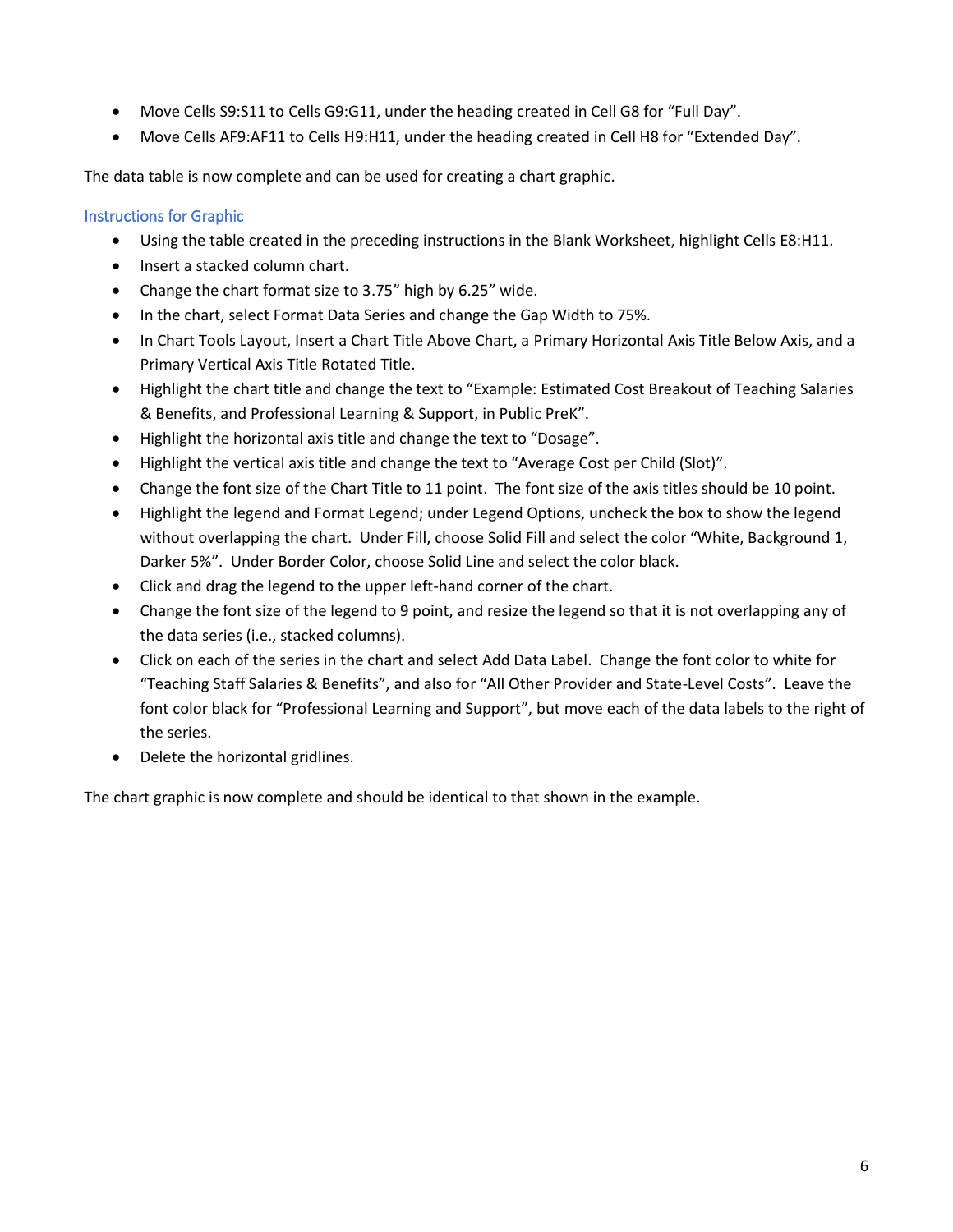

#### **Purpose of the Exercise**

The following graphic is an example of how to illustrate the average per child costs associated with the length of day a child attends a program.

NOTE: the values you see in your graphic will be based on the state you selected and may not match the illustrative values shown below. In addition, this graphic was created using *Microsoft Excel Office Professional Plus 2010*; based on which version of Excel you are using, you may need to modify certain steps in the graphic instructions to match the formatting as shown below.



#### Instructions for Example Calculation

- In Worksheet B, Implementation Plan, enter the following slot counts in Year 0 for Public Pre-K in Row 24:
	- o In Cell H24, enter a value of 2,000 (Part Day)
	- o In Cell I24, enter a value of 2,000 (Full Day)
	- o In Cell J24, enter a value of 2,000 (Extended Day)
- Next, create a summary data table for your graphic in the Blank Worksheet. The steps to creating the table are as follows:
	- o In Cell E9, enter "Total Costs per Child".
	- $\circ$  In Cell E10, enter "Average Pre-K State Funding (\$4,976)". This is the statistic for the national average state spending per child reported in the NIEER's State Preschool Yearbook.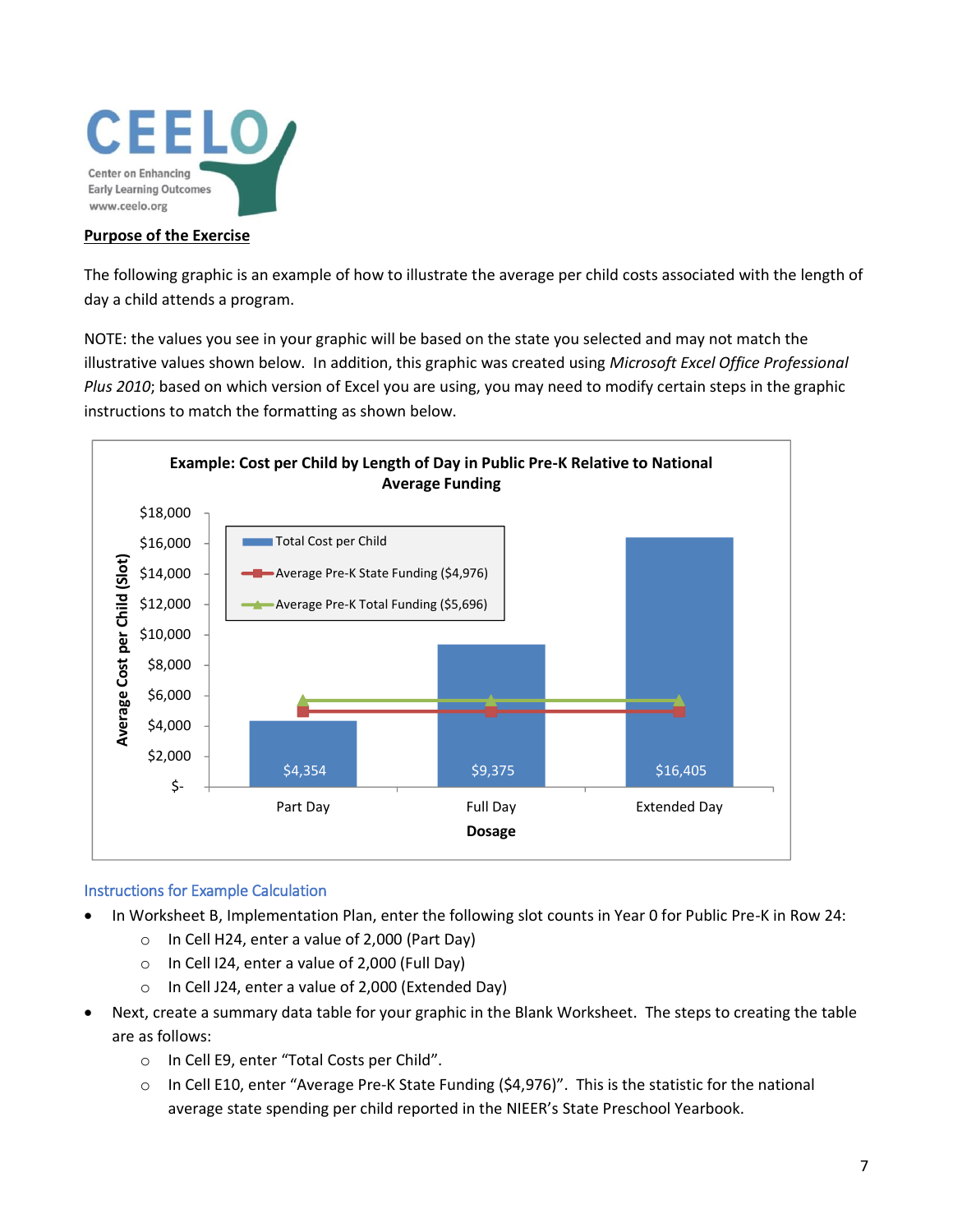- o In Cell E11, enter "Average Pre-K Total Funding (\$5,696)". This is the statistic for the national average for all reported funding per child reported in the NIEER's State Preschool Yearbook. All reported funding includes state, federal, and local sources of funding.
- o In Cell F8, enter "Part Day".
- o In Cell G8, enter "Full Day".
- o In Cell H8, enter "Extended Day".
- o In Cell F9, enter the following formula:

*='F. Provider-Level Services'!E12+('A. Summary Outputs & Index'!E9/'A. Summary Outputs & Index'!E17)*

o In Cell G9, enter the following formula:

*='F. Provider-Level Services'!E13+('A. Summary Outputs & Index'!E9/'A. Summary Outputs & Index'!E17)*

o In Cell H9, enter the following formula:

*='F. Provider-Level Services'!E14+('A. Summary Outputs & Index'!E9/'A. Summary Outputs & Index'!E17)*

These formulas add the provider-level cost per slot and the state-level cost per slot, for the specified length of day.

- o In Cells F10, G10, and H10, enter a value of \$4,976.
- o In Cells F11, G11, and H11, enter a value of \$5,696.
- $\circ$  If the cells in the Range F9:H11 are not already formatted in dollars, the format to show dollars (and showing no decimals for cents)

The completed data table compares the CPQ&R cost per slot of day with selected statistics from the NIEER State of Preschool Yearbook.

### Instructions for Graphic

- In the Blank Worksheet, highlight Cells E8:H11.
- Insert a stacked column chart.
- Change the chart format size to 3.75" high by 6.23" wide.
- In the chart, select the series "Average Pre-K Total Funding (\$5,596)" and Change Chart Type to Line with Markers.
- Select the series "Average Pre-K State Funding (\$4,975)" and Change Chart Type to Line with Markers.
- Select Format Data Series and change the Gap Width to 75%.
- In Chart Tools Layout, Insert a Chart Title Above Chart, a Primary Horizontal Axis Title Below Axis, and a Primary Vertical Axis Title Rotated Title.
- Highlight the chart title and change the text to "Example: Cost per Child by Length of Day in Public Pre-K Relative to National Average Funding".
- Highlight the horizontal axis title and change the text to "Dosage".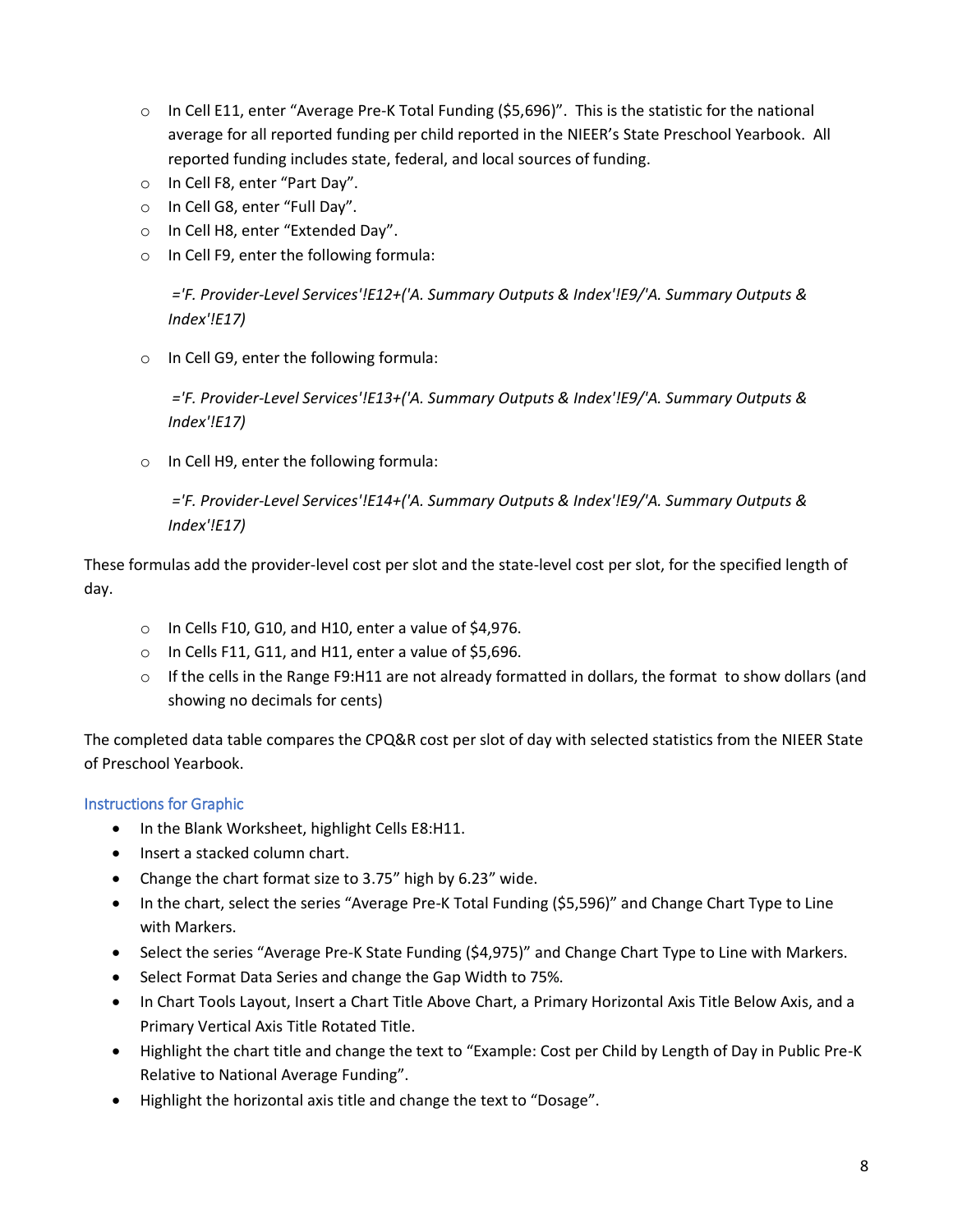- Highlight the vertical axis title and change the text to "Average Cost per Child (Slot)".
- Change the font size of the Chart Title to 11 point, and the font size of the axis titles to 10.5 point.
- Highlight the legend and Format Legend; under Legend Options, uncheck the box to show the legend without overlapping the chart. Under Fill, choose Solid Fill and select the color "White, Background 1, Darker 5%". Under Border Color, choose Solid Line and select the color black.
- Click and drag the legend and move it the upper left-hand corner of the chart.
- Click on the series "Total Cost per Child" in the chart and select Add Data Labels. Change the font color to white. Change the Label Position to Inside Base.
- Reduce the font size of the legend to 9 point and resize as needed.
- Delete the horizontal gridlines.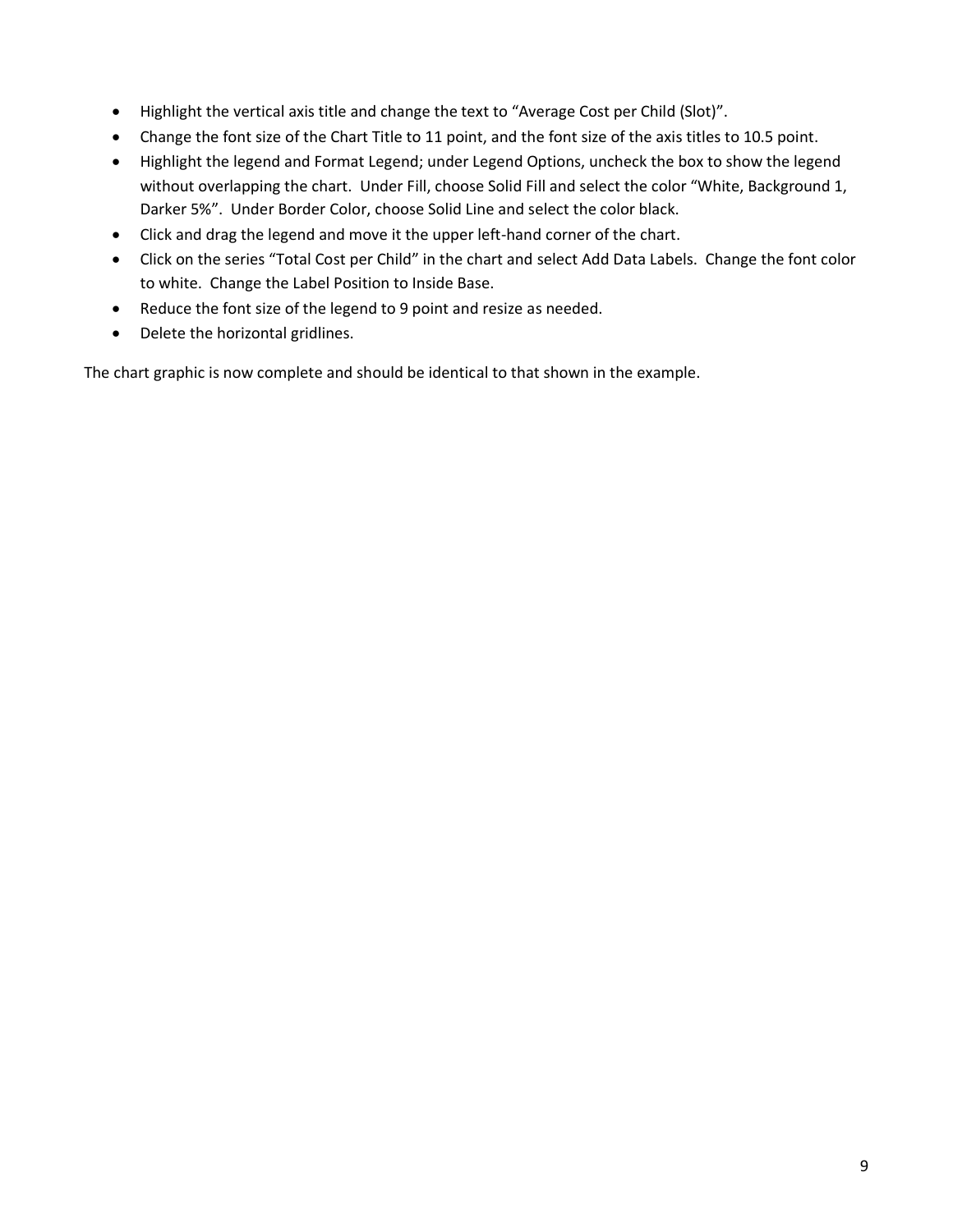

The CPQ&R tool allows the state to understand the total annual cost of having lead teachers and assistant teachers meet credentialing and degree requirements. For lead teachers this would include a BA with early childhood degree specialization and teacher licensure. For assistant teachers this would include CDA or equivalent. For both lead teachers and assistant teachers, it also includes 15 hours of annual training for professional development.

### **Purpose of Exercise:**

The following graphic is an example of how to illustrate per child costs associated with increasing the proportion of lead teachers and assistant teachers meeting credentialing and degree benchmarks.



The following three scenarios will be created in the CPQ&R:

- 1. In Scenario 1, the percentage of lead teachers with a BA degree or higher, lead teachers with specialized training, assistant teachers with a CDA or higher, and lead teachers and assistant teachers participating in training for professional learning will be set at 50%.
- 2. In Scenario 2, all of the aforementioned categories will be set at 75%.
- 3. In Scenario 3, all of the aforementioned categories will be set at 100%.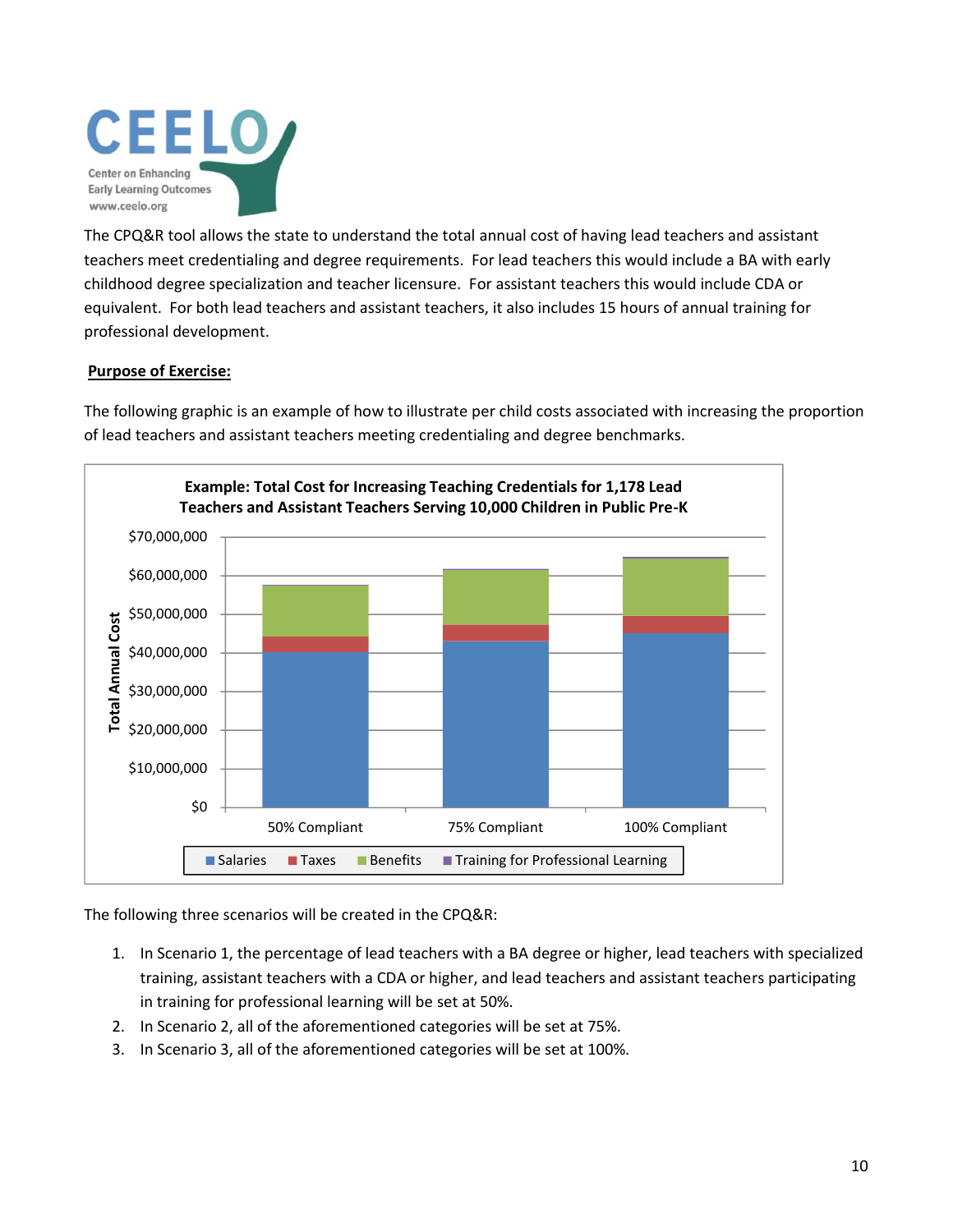NOTE: the values you see in your graphic will be based on the state you selected and may not match the illustrative values shown below. In addition, this graphic was created using *Microsoft Excel Office Professional Plus 2010*; based on which version of Excel you are using, you may need to modify certain steps in the graphic instructions to match the formatting as shown below.

## Instructions for Example Calculation

- In the first scenario in Worksheet B, Implementation Plan, enter 10,000 slots in Cell I24. This assumption estimates 10,000 children in Year 0 for Full Day Care in Public Pre-K. [Note: To get to this cell you can press the "Annual Slots" button on the HOME Page.]
- In Cell F183, "% of Teachers in Year 0 with BA degree or higher", enter a value of 50%. [Note: To get to this cell you can press the "Lead Teacher Degree" button on the HOME Page.]
- In Cell F224, "% of Assistant Teachers in Year 0 with a CDA or Equivalent", enter a value of 50%. [Note: To get to this cell you can press the "Assistant Teacher Degree" button on the HOME Page.]
- In Cell F254, "% of Lead Teachers in Year 0 with Specialized Training in ECE/CD", enter a value of 50%. [Note: To get to this cell you can press the "Lead Teacher Specialized Training" button on the HOME Page.]
- In Cells E312 and E313, "Participation Rate Among Lead Teachers" and "Participation Rate Among Assistant Teachers", respectively, enter a value of 50%. [Note: To get to these cells you can press the "Professional Learning and Support" button on the HOME Page.]
- Add a second and third scenario by pressing the "Add a Scenario" button twice (located on the HOME Page). If you have disabled Excel macros on the CPQ&R, then you will need to add these scenarios by manually copying and pasting the first scenario. For instructions on how to manually copy and paste a scenario, please refer to the User Guide.
- Return to Worksheet B, and in the second scenario, change the following:
	- o In Cell S183, change the value to 75%.
	- o In Cell S224, change the value to 75%.
	- o In Cells 254, change the value to 75%.
	- o In Cells R312 and R313, change the values to 75%.
- In the third scenario, change the following:
	- $\circ$  In Cell AF183, change the value to 100%, and in Cell AF184, change the value to 0%. This additional change is required since the sum of these two cells should not exceed 100%.
	- o In Cell AF 224, change a value of 100%.
	- o In Cell AF254, change the value to 100%
	- o In Cells AE312 and AE313, change the values to 100%

The resulting three scenarios reflect three increasing levels of quality. You will next create a summary data table for your graphic in the Blank Worksheet.

The steps to creating the table are as follows:

- In the Blank Worksheet, in Cell E9, enter "Salary".
- In Cell E10, enter "Taxes".
- In Cell E11, enter "Benefits".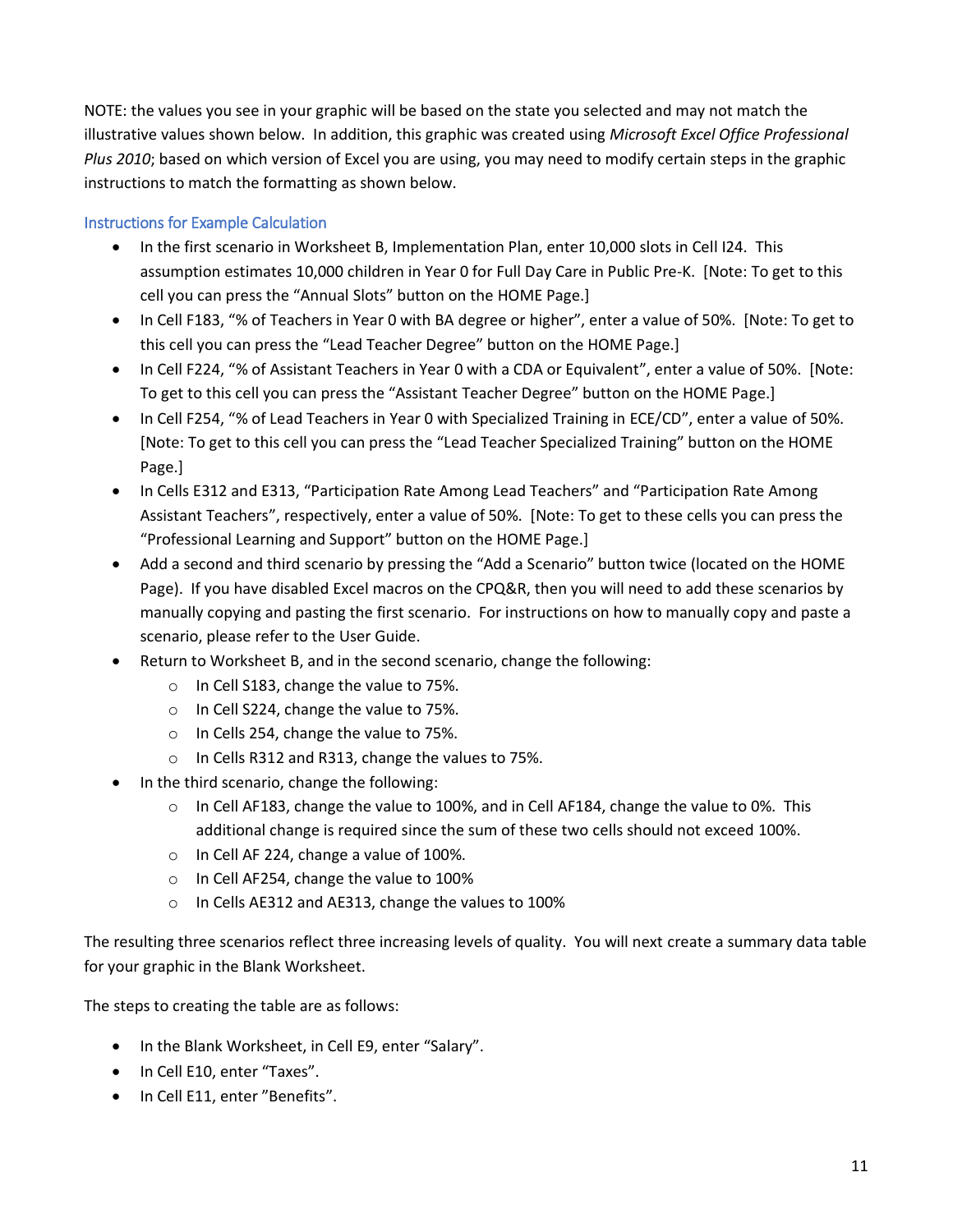- In Cell E12, enter "Training for Professional Development".
- In Cell F8, enter "50% Compliant".
- In Cell G8, enter "75% Compliant".
- In Cell H8, enter "100% Compliant".
- In Cell F9, enter the following formula:

*='F. Provider-Level Services'!E277\*'F. Provider-Level Services'!E198*

• In Cell F10, enter the following formula:

*='F. Provider-Level Services'!E278\*'F. Provider-Level Services'!E198*

• In Cell F11, enter the following formula:

*='F. Provider-Level Services'!E279\*'F. Provider-Level Services'!E198*

• In Cell F12, enter the following formula:

### *='F. Provider-Level Services'!E285\*'F. Provider-Level Services'!E198*

Please note that all of the formulas above reference Column E of the CPQ&R, and are multiplying the CPQ&R calculated cost per Pre-K facility by the number of facilities required to serve 10,000 children.

- If the resulting values are not formatted in dollars, then format the cells in dollars without showing decimals (cents).
- Create similar formulas for "75% Compliant" and "100% Compliant", i.e., the second and third scenarios, respectively. Copy the formulas in the Blank Worksheet in Cells F9:F12 and to Cells S9:S12 and AF9:AF12. Next, you will move the contents of Cells S9:S12 to Cells G9:G12, and move the contents of Cells AF9:AF12 to Cells H9:H12.

You should now have a completed data table with the first data column containing formulas referencing Column E (for the first scenario), and the second and third data column formulas referencing Columns R and AE for the second and third scenarios.

### Instructions for Graphic

- In the Blank Worksheet, highlight Cells E8:H12.
- Insert a stacked column chart.
- If you don't see columns for "50% Compliant", "75% Compliant", and "100% Compliant" across the horizontal axis, then in the chart choose Select Data and press the button to Switch Row/Column.
- Change the chart format size to 3.75" high by 6.23" wide.
- Select Format Data Series and change the Gap Width to 75%.
- In Chart Tools Layout, Insert a Chart Title Above Chart and a Primary Vertical Axis Title Rotated Title.
- Highlight the chart title and change the text to "Example: Total Cost for Increasing Teaching Credentials for 1,178 Lead Teachers and Assistant Teachers Serving 10,000 Children in Public Pre-K".
- Highlight the vertical axis title and change the text to "Total Annual Cost".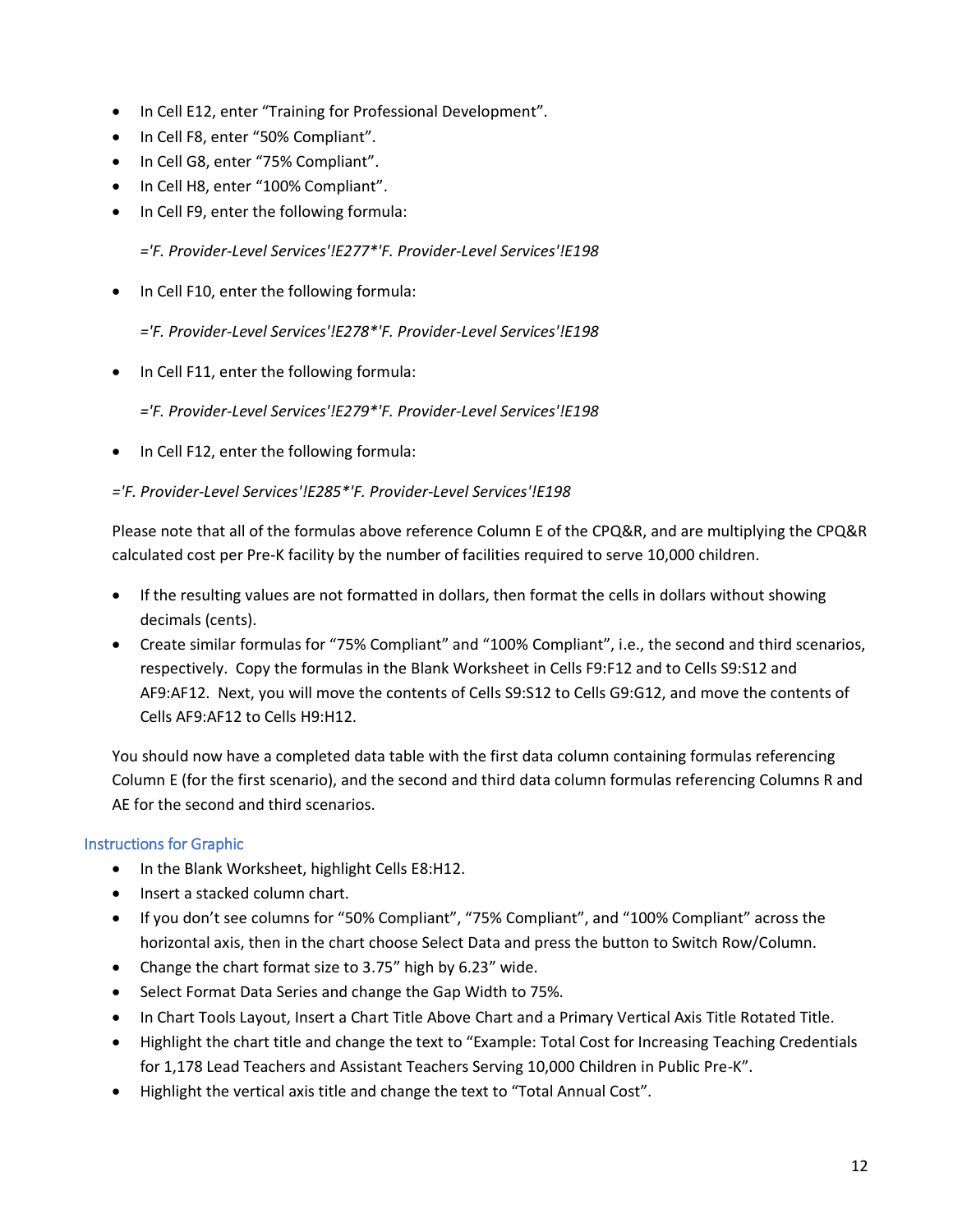- Change the font size of the chart Title to 11 point and the axis title to 10.5 point.
- Highlight the legend and choose Format Legend; under Legend Position, choose Bottom. Under Fill, choose Solid Fill and select the color "White, Background 1, Darker 5%". Under Border Color, choose Solid Line and select the color black.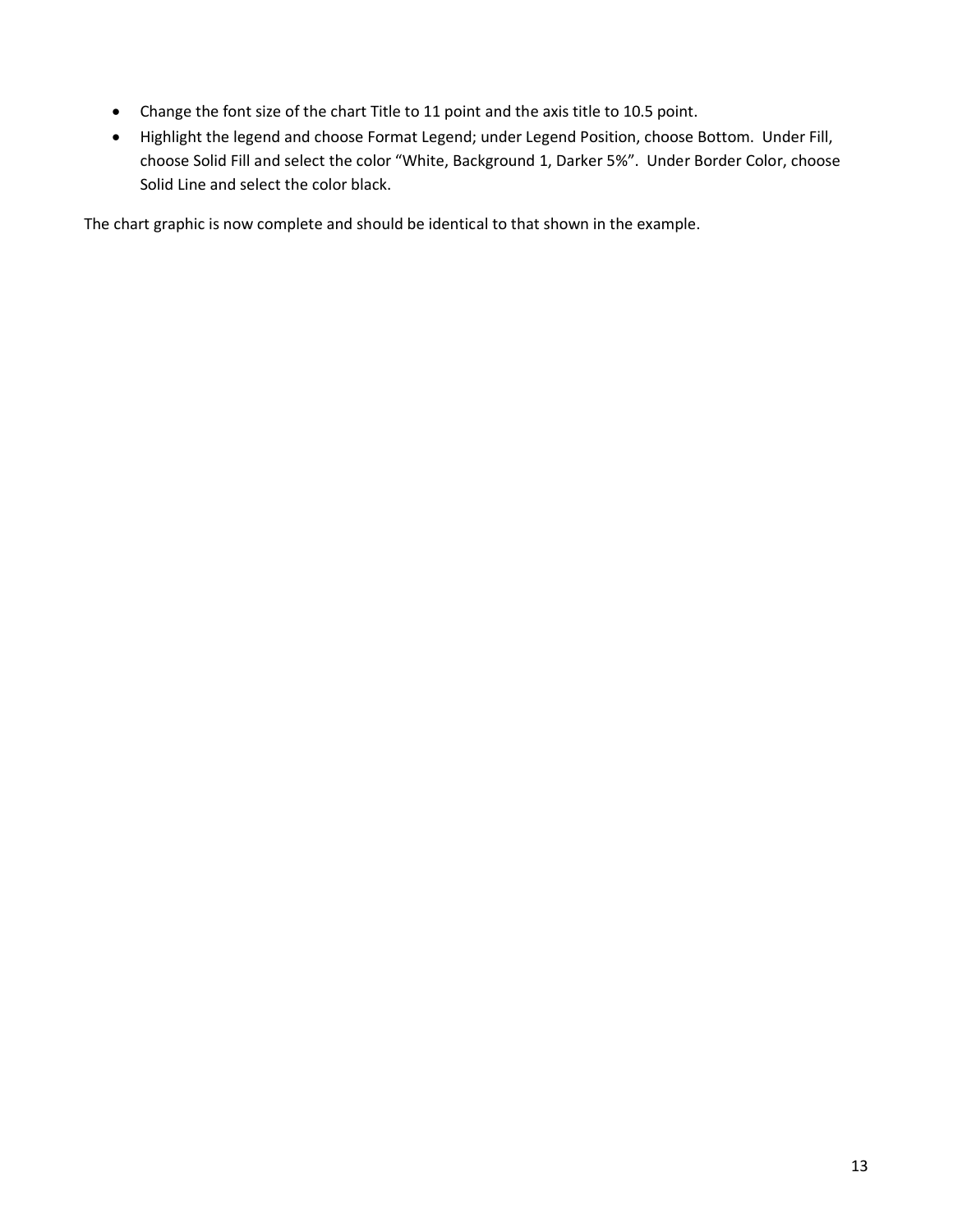

#### **Purpose of the Exercise**

The following graphic is an example of how to illustrate costs associated with reducing class size and student-toteacher ratios, both of which contribute to higher average per child costs.

The following three scenarios will be created in the CPQ&R:

- 4. In the first scenario, the maximum class size is 20 and the staff-child ratio is 1:10.
- 5. In the second scenario, the maximum class size is 18 and the staff-child ratio is 1:9.
- 6. In the third scenario, maximum class size is 16 and the staff-child ratio is 1:8.

NOTE: the values you see in your graphic will be based on the state you selected and may not match the illustrative values shown below. In addition, this graphic was created using *Microsoft Excel Office Professional Plus 2010*; based on which version of Excel you are using, you may need to modify certain steps in the graphic instructions to match the formatting as shown below.

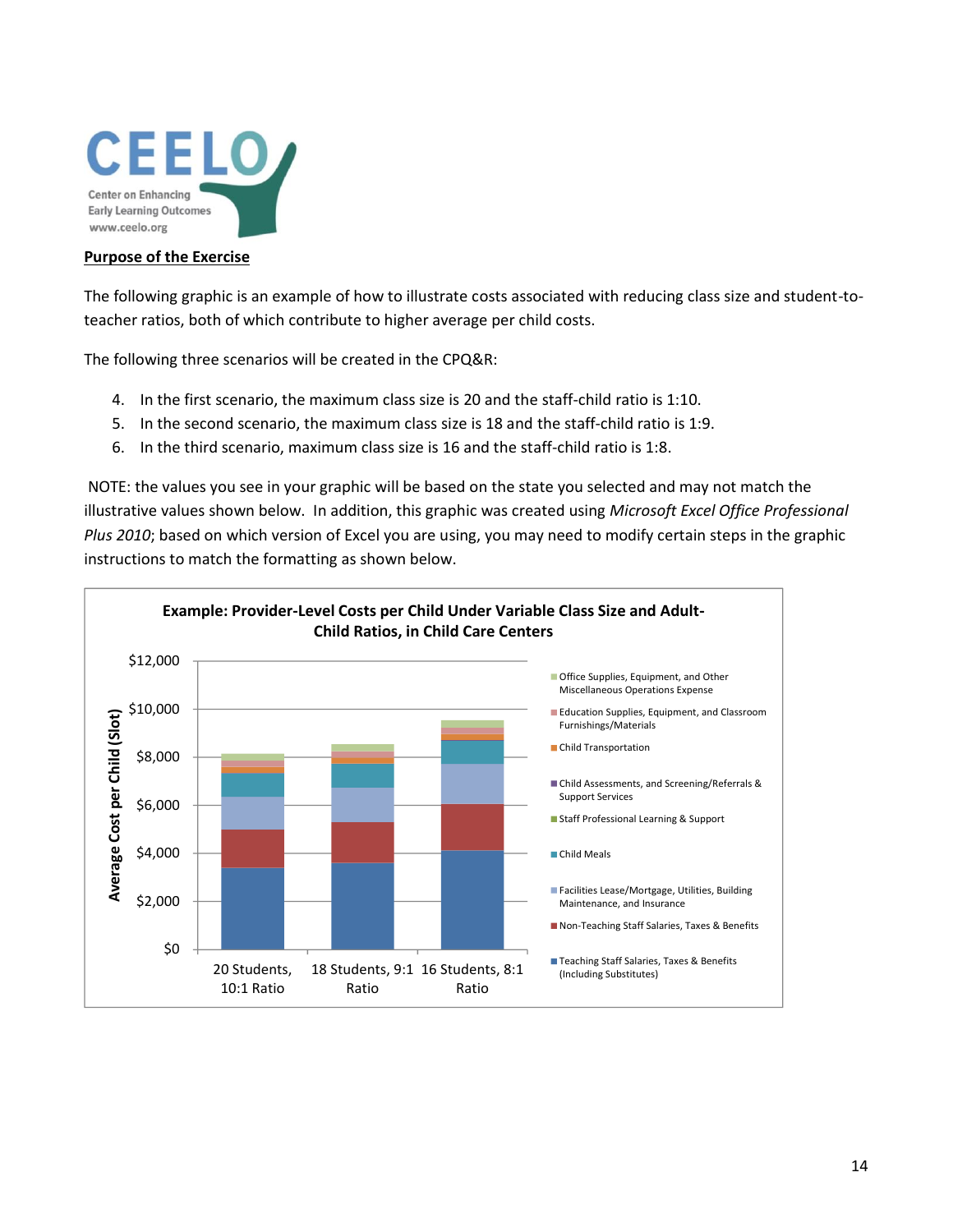### Instructions for Example Calculation

- In the first scenario in Worksheet B, Implementation Plan, enter 10,000 slots in Cell F24. This assumption estimates 10,000 children in Year 0 for Full Day Care in Child Care Centers. [Note: To get to this cell you can press the "Annual Slots" button on the HOME Page.]
- Add a second and third scenario by pressing the "Add a Scenario" button twice (located on the HOME Page). If you have disabled Excel macros on the CPQ&R, then you will need to add these scenarios by manually copying and pasting the first scenario. For instructions on how to manually copy and paste a scenario, please refer to the User Guide.
- In Worksheet B, Implementation Plan, in Cell R136, enter a value of 18. [Note: To get to this cell you can press the "Maximum Class Size" button on the HOME Page.]
- In Cell AE136, enter a value of 16.
- In Worksheet B, Implementation Plan, in Cell R152, enter a value of 9. [Note: To get to this cell you can press the "Staff-Child Ratio" button on the HOME Page.]
- In Cell AE153, enter a value of 8.

You will next create a summary data table for your graphic, using values that are presented in Worksheet A, Summary Outputs & Index. The steps to creating the table are as follows:

- In the Blank Worksheet, in Cell F8, enter "20 Students, 10:1 Ratio".
- In Cell G8, enter "18 Students, 9:1 Ratio".
- In Cell H8, enter "16 Students, 8:1 Ratio".
- Copy the Row labels in Worksheet A, Rows, 37-45, for your data table. To do this, copy the Range A37:A45 in Worksheet A and paste the values in the Blank Worksheet in Cells E9:E17.
- In Cell F9, enter the following formula:

*='A. Summary Outputs & Index'!E37*

- Copy the formula into Cells F10:F17. You should now be referencing Worksheet A, Cells E37:E45, in Cells F9:F17 of the Blank Worksheet.
- Create similar formulas for "18 Children, 9:1 Ratio" and "16 Children, 8:1 Ratio", i.e., the second and third scenarios, respectively. Copy the formulas in the Blank Worksheet in Cells F9:F17 and to Cells S9:S17 and AF9:AF17. Next, you will move the contents of Cells S9:S17 to Cells G9:G17, and move the contents of Cells AF9:AF17 to Cells H9:H17.

You should now have a completed data table with the first data column containing formulas referencing Column E (for the first scenario), and the second and third data column formulas referencing Columns R and AE for the second and third scenarios.

### Instructions for Graphic

- In the Blank Worksheet, highlight Cells E8:H17.
- Insert a stacked column chart.
- If you don't see columns for "20 Students, 10:1 Ratio", "18 Students, 9:1 Ratio", and "16 Students, 8:1 Ratio" across the horizontal axis, then in the chart choose Select Data and press the button to Switch Row/Column.